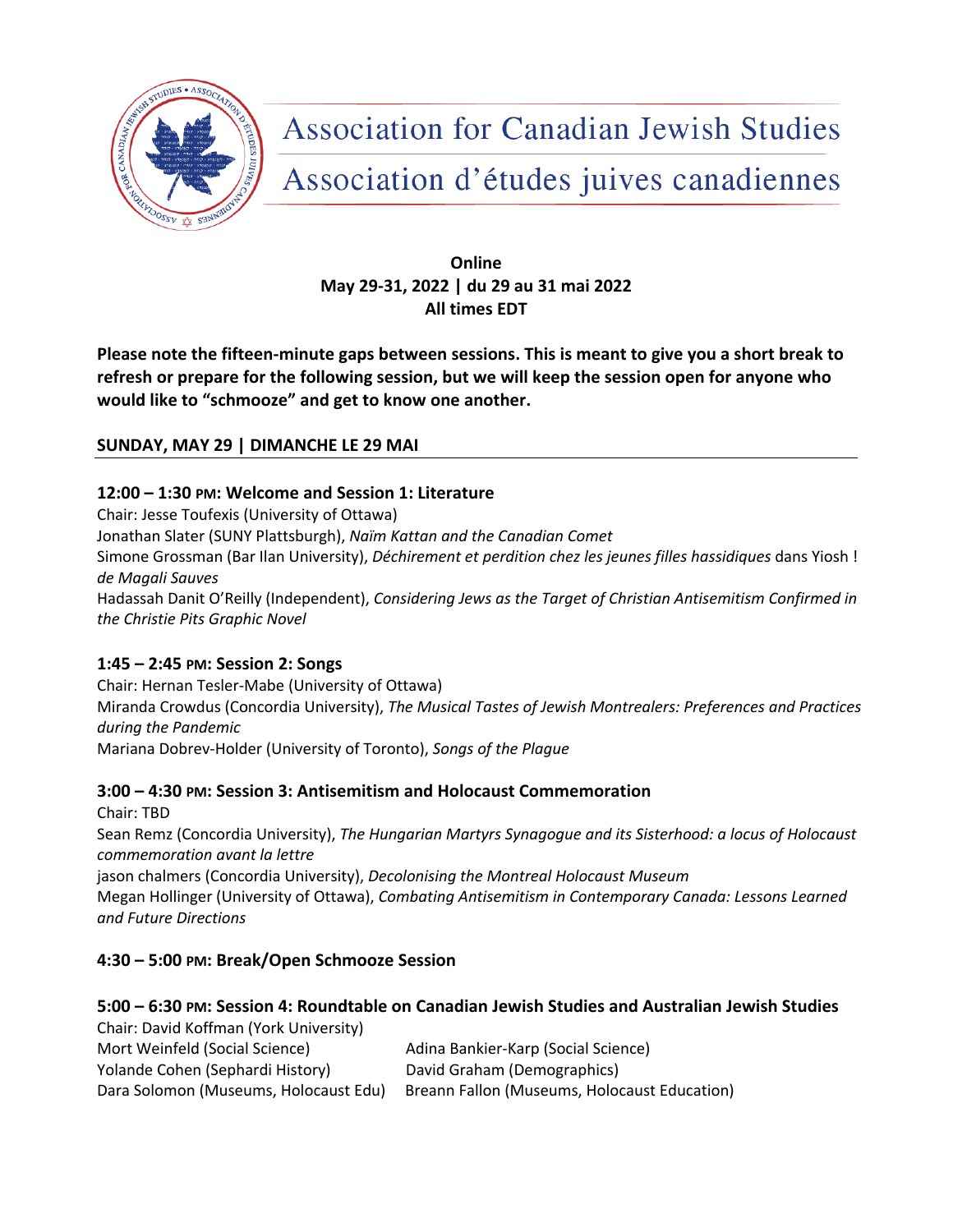### **6:30 – 8:15 PM: Louis Rosenberg Canadian Jewish Studies Distinguished Service Award Presentation to Michael Brown, followed by:**

**"The Backwards March": an Interactive Evening with KlezKanada**

Hosted by Hernan Tesler-Mabé, with Avia Moore and guests

## **MONDAY, MAY 30 | LUNDI 30 MAI**

### **8:30 – 10:45 AM: Annual General Meeting and Open Board Meeting**

## **10:45 AM – 12:15 PM: Session 5: Roundtable: Gender and Canadian Jewish Studies: a Conversation about Present and Future Directions**

Moderated by: Valentina Gaddi (Université de Montréal) Deidre Butler (Carleton University) Anne Letourneau (Université de Montréal) Jessica Roda (Georgetown University)

## **12:15 – 2:00 PM: Lunch Break and Online Cooking Class:** *Kosher Poutine* **with Lori Hoch Stiefel from PJ Library**

### **2:00 – 3:45 PM: Session 6: Canadian Jewish History 1**

Chair: Megan Hollinger (University of Ottawa) Ira Robinson and Yosef Robinson (Concordia University), *Maimonides for the Masses?: Rabbi Chaim Kruger, the Keneder Adler, and Medieval Jewish Philosophy* Emily Belmonte (York University), *Gender & the Canadian Jewish Fur Trader Experience: Expansion & Colonialism in British North America – 1759 to 1812* Michael Kent (Library and Archives Canada), *A Marriage Campaign: Anxieties over Singlehood Found in the* 

*Jewish Times*

#### **4:30 – 6:00 PM: Session 7: Roundtable on Canadian Jewish History & Australian Jewish History**

Chair: David Koffman (York University) Hernan Tesler-Mabé (University of Ottawa) Suzanne Rutland (University of Sydney) Richard Menkis (UBC)

Rebecca Margolis (Monash University) William Rubinstein (Aberystwyth University)

## **TUESDAY, MAY 31 | MARDI 31 MAI**

### **9:00 - 10:30 AM: Session 8: Roundtable: The Role of Storytelling Traditions in Canadian Life Writing about the Holocaust**

Chair: Stephanie Corazza (Azrieli Foundation) Vardit Lightstone (University of Toronto and Hebrew University of Jerusalem) David Koffman (York University) Kalman Weiser (York University)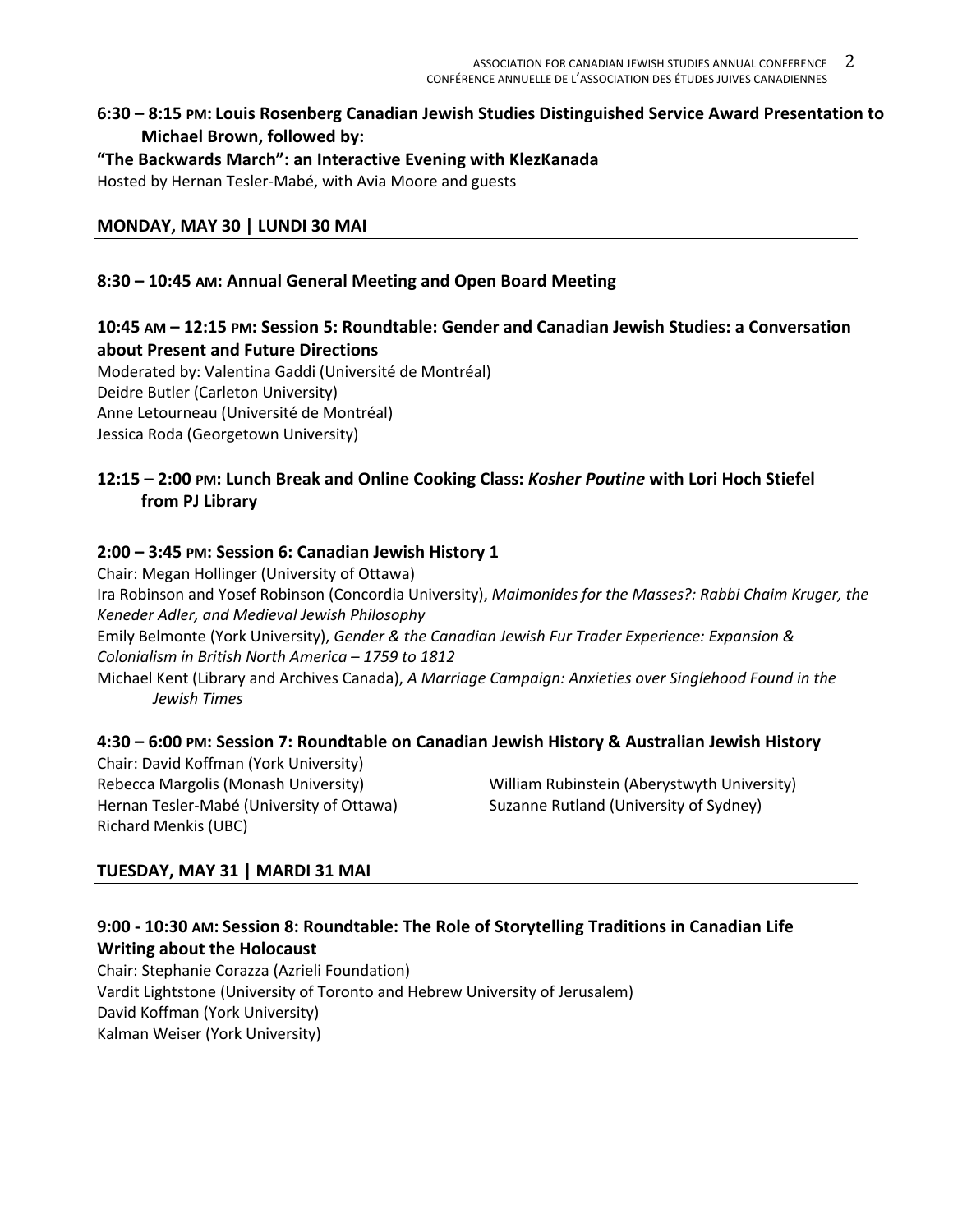### **10:45– 12:30 PM: Session 9: Roundtable: Challenges and Opportunities in Contemporary Jewish Education: Cross-Sector Perspectives from the GTA**

Chair: Yael Bendat-Appell (UJA Federation of Greater Toronto) Evan Mazin (UJA Federation of Greater Toronto) Dr. Amy Platt (Paul Penna Downtown Jewish Day School) Rabbi Yael Splansky (Holy Blossom Temple) Rabbi Seth Goren (Hillel Ontario)

### **12:30 – 1:30 PM: Lunch Break/Open Schmooze Session**

### **1:30 – 3:00 PM: Session 10: Canadian Jewish History 2**

Chair: Hernan Tesler-Mabé (University of Ottawa) Tyler Wentzell (University of Toronto), '*The Vanguard of the Vanguard of the Vanguard': Revolutionary Jewish Youth in Interwar Toronto, Montreal, and New York* Saundra Lipton (University of Calgary), *Let My People Go: Gatherings in Calgary in Support of the Free Soviet Jewry Movement* Irving Rosen (University of Toronto), *The Rise and Fall of Joseph Baruch Salsberg, The Seer of Spadina*

# *Participants:*

**Adina Bankier-Karp** is a research affiliate at the Monash University's Australian Centre for Jewish Civilisation. Her research background is in the interconnected effects of Jewish education, family upbringing and critical Jewish experiences in shaping Jewish connectedness. She has published research on Australian olim, the Australian Strictly Orthodox population, as well as a study of the effects of COVID-19 on 11 American Jewish Orthodox communities.

**Emily Belmonte** lives in Ontario and is a sixth-year undergraduate student at York University pursuing her Specialized Honors BA in History and her Bachelor of Education with plans to graduate in June 2022 as an Ontario Certified Teacher. She is passionate about studying history and Indigenous studies, and was honored to create a paper showing the early relations between Jewish fur traders and Indigenous peoples in Canada using a gendered lens. This paper was awarded the Ted & Mary Beck Jewish Studies Award, nominated for the Odessa Prize for the Study of Canada and is published on the Ontario Jewish Archive website.

**Yael Bendat-Appell** is the Vice President of Jewish Education and Engagement at the Koschitzky Centre for Jewish Education a department of UJA Federation, Toronto. In this role, Yael leads the organization's strategy for strengthening Jewish engagement across Toronto's educational and programmatic sectors. A native Torontonian, Yael lived in the United States for 18 years and is thrilled to have recently returned to Toronto with her husband, Rabbi Jordan Bendat-Appell, and their children.

**Deidre Butler** is Director of the Zelikovitz Centre for Jewish Studies and an Associate Professor specializing in Jewish Studies in the Religion program at Carleton University. Butler is an award- winning teacher whose teaches in the areas of modern Judaism, gender, sexuality and religion, and religious and philosophical responses to the Holocaust. Butler's research operates at the intersections of religion, ethics and feminist thought. Her current research program targets modern Jewish life and thought as its object of study and develops a sustained critique of the ways in which philosophical and cultural narratives efface and dislocate lived gendered, and embodied experiences. Her research complicates and contests these distortions by marshaling a range of types of evidence (including original ethnographic data, as well as theological, philosophical, and artistic responses).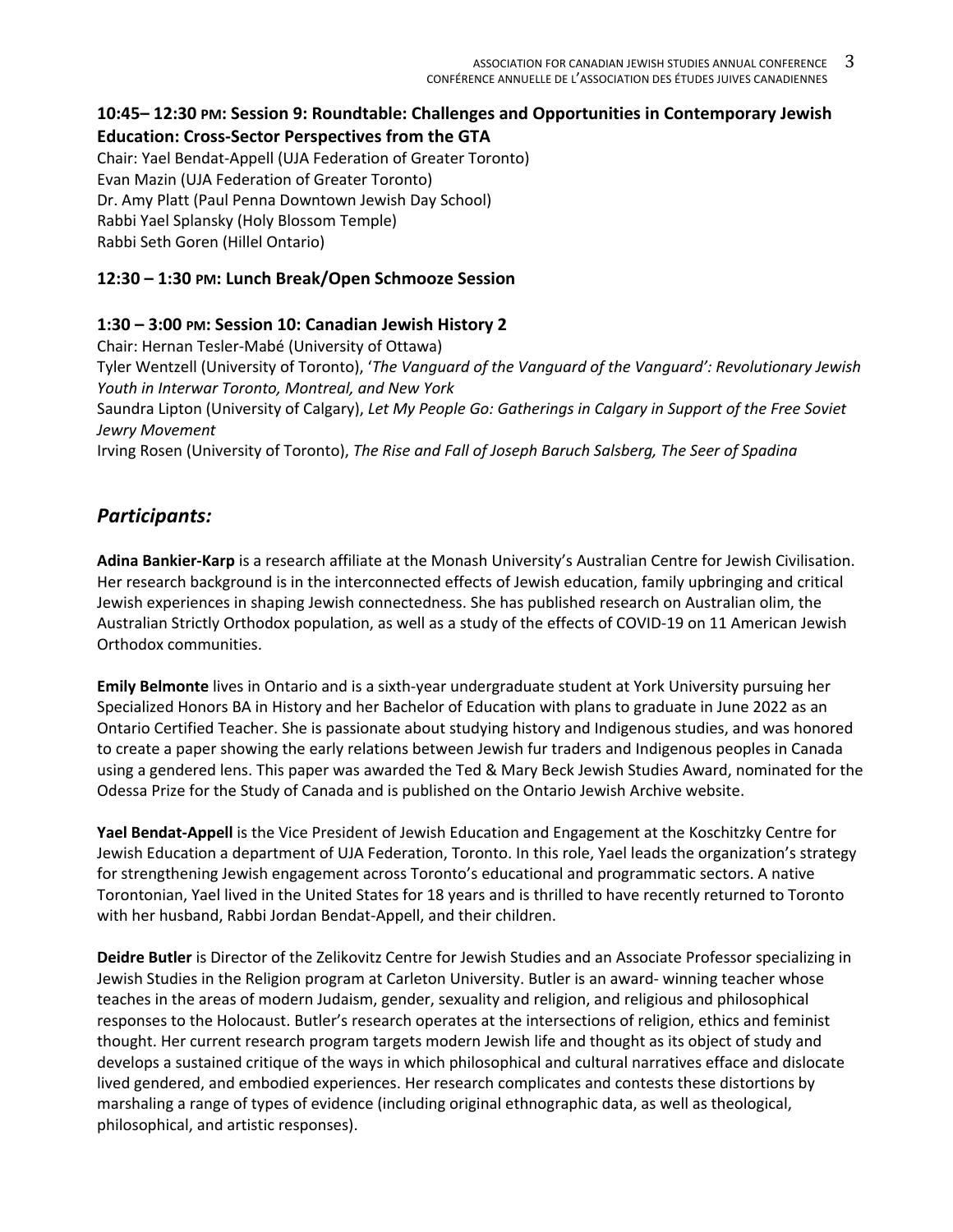**Yolande Cohen** is a full professor in the Department of History at the University of Quebec in Montreal. She has held visiting professorships at Harvard, Princeton, UCLA, and in France. A specialist in Women's History and Sephardi History, Cohen is the author of numerous books and articles.

**jason chalmers** (they/them). settler, transdisciplinarian, quilting enthusiast. i am a sshrc postdoctoral fellow at concordia university where i am hosted by the department of history and the school of community & public affairs. my research explores how genocide commemoration interacts with settler colonialism, with particular focus on museums, monuments, and other sites of public memory. my work has appeared in such journals as *american indian quarterly*, *socialist studies*, and *canadian jewish studies*.

**Miranda Crowdus** is assistant professor at Concordia University where she holds the Research Chair in Canadian Jewish Studies and directs the Institute for Canadian Jewish Studies. She earned her doctorate at City University London in 2016 and then spent five years as a research associate at the European Centre for Jewish Music in Hanover, Germany. She is currently working on research on Jewish musicking, cultural heritage and cultural sustainability.

**Hadassah-Danit O'Reilly** is a Researcher-Educator in the Holocaust and its Genocide Integrating Visual Art and Culture. She sees the nature of interdisciplinary and interconnectedness in approaching these subjects while being cognizant that utilising the arts is integral to obtaining insight as to how a nation documents its society and culture. What she knows is that hatred of 'the other' is continuous. Her praxis is to demystify through a scholarly and artistic approach.

**Mariana Dobrev-Holder** holds a Ph.D. (University of Toronto) in religion and diasporic studies, and teaches in the areas of mythology (including Ancient Near Eastern mythologies and the Bible), folklore, and sacred space. Her research interests include religious space in diaspora, mythologies, music, and the transformation of folkloric rituals in diaspora.

**Breann Fallon** (she/her) is the co-ordinator of research and an educator at the Sydney Jewish Museum. She has published on religious violence, genocidal sexual violence, religious film, religious art and civil religion. Dr Fallon is an advisory board member of *The Religious Studies Bulletin,* an associate editor of the *Religious Studies Project* podcast*,* a face of the Sydney Jewish Museum's *Be a Mensch* campaign and the presenter of the upcoming documentary film *Trafficked to Australia.*

**Valentina Gaddi** is a doctoral student in Sociology at Université de Montréal and IRTG-Diversity scholar. She obtained a Master in Sociology at the Université de Montréal, with a dissertation on the controversies about Hassidim in Outremont. Her current research adopts an ethnographic approach to explore the construction of gender among Jewish Hassidic women in Montreal. More broadly, Valentina is interested in religious pluralism, and the place of religion in contemporary society. She is currently the coordinator of the *Collectif Judeité(s)* at Université de Montréal.

**Rabbi Seth Goren**, Chief Education and Campus Officer, Hillel Ontario. Originally from Philadelphia, Seth lives in Toronto and is a Ph.D. student at the Ontario Institute for Studies in Education of the University of Toronto. After earning a B.A. and M.A. in linguistics from the University of Pennsylvania and teaching English in the Czech Republic, Seth received his J.D. from the University of Pennsylvania Law School and practiced human rights, commercial, and consumer protection law. His commitment to interfaith community and Jewish communal work led him to Hebrew Union College-Jewish Institute of Religion's rabbinical school as a Wexner Graduate Fellow. He served previously as the Executive Director of Repair the World: Philadelphia and as the first Director of Jewish Student Life and Associate Chaplain at Lehigh University, where he also taught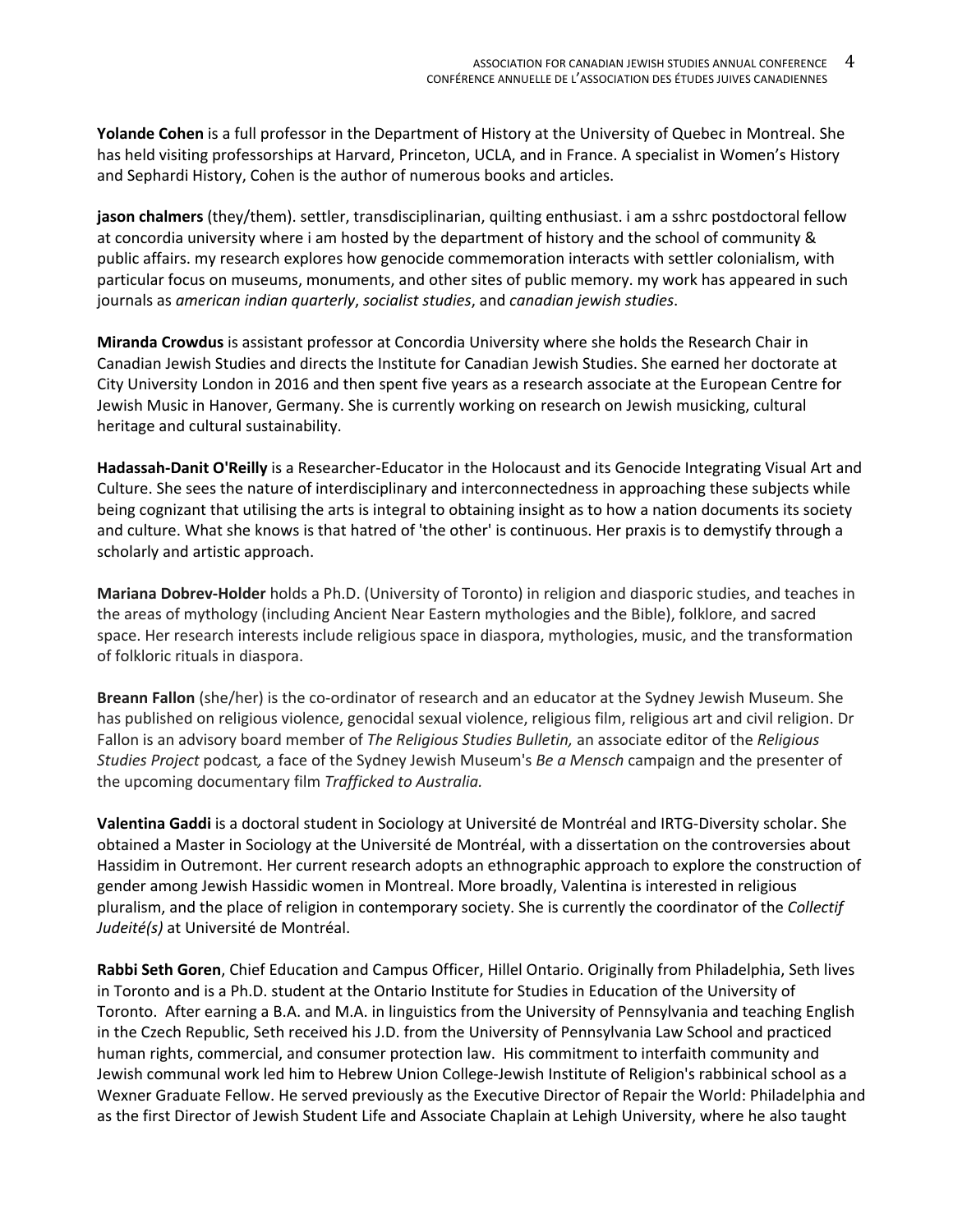courses on interfaith dialogue and Jewish law. He is an avid Bruce Springsteen aficionado and the proud father of an eleven-year-old.

**David Graham** is a Senior Research Fellow at the Institute for Jewish Policy Research (JPR) in London, Honorary Associate at the Department of Hebrew, Biblical and Jewish Studies, University of Sydney, and Honorary Research Associate at the University of Cape Town. A geographer by training and expert in the study of Jews in the UK, Australia and South Africa, his skills encompass statistical analysis, survey design, census analysis and geographic information system mapping. He has published widely for academic and general interest audiences and holds a DPhil from the University of Oxford."

**Simone Grossman**, professeure de littérature française et québécoise à l'université Bar Ilan (Israël), a pour domaine de recherche actuel les écrivains juifs de Montréal. Elle a publié récemment des articles sur l'œuvre romanesque de Pierre Lasry. Elle s'intéresse également à l'écriture féminine de la judéité au Canada, en particulier à des écrivaines telles que Elaine Kalman Naves, Chantal Ringuet et Magali Sauves.

**Lori Hoch Stiefel** is a PJ Library Engagement Officer, working with communities all around North America coaching them on models of relational-based engagement, creating content-rich programs, and more! She has also worked for other large Jewish organizations including Federation, JCC, Hillel, BBYO, and more. Originally from Montreal, Lori now lives in Charleston, SC, with her husband and three children. When she isn't working, she can be found making a mess in the kitchen creating vegan delights and attempting to sew her own wardrobe.

**Megan Hollinger** is a PhD student in Religious Studies at the University of Ottawa. Her masters research examined legal responses to antisemitism in contemporary Canada. Her doctoral research explores social, community-based strategies for combating antisemitism that engage both Jewish and non-Jewish communities across Canada. Megan is currently the Membership Chair and Treasurer for the ACJS.

**Michael Kent** is the curator of the Jacob M. Lowy collection of Rare Judaica at Library and Archives Canada. His background as a Judaica Librarian also includes work with the Greenberg Families Library at Ottawa's JCC, St Paul's University, and Yeshiva Darche Noam. Michael is also a professor for Algonquin college's library technician program. In addition to a traditional Yeshiva education, Michael holds Masters degrees in the Religious Studies, Library and information studies, and history, all from the University of Ottawa. His areas of work include the history of Jewish printing, Canadian Jewish history, and contemporary Jewish life.

**David S. Koffman** is the J. Richard Shiff Chair for the Study of Canadian Jewry at York University, Editor-in-Chief of the journal *Canadian Jewish Studies* / *Études juives canadiennes*, and the associate director of York's Israel & Golda Koschitzky Centre for Jewish Studies. He is the author of numerous articles and chapters, the author *The Jews' Indian: Colonialism, Pluralism, and Belonging in America*, and the editor *No Better Home? Jews, Canada, and the Sense of Belonging*.

**Anne Létourneau** est professeure adjointe à l'Institut d'études religieuses de l'Université de Montréal et spécialiste de l'exégèse de la Bible hébraïque. Elle détient un doctorat en sciences des religions (études bibliques) avec concentration en études féministes de l'Université du Québec à Montréal. Dans ses recherches et son enseignement, elle s'intéresse aux significations religieuses, littéraires et historiques des textes bibliques ainsi qu'à l'histoire de leurs effets, notamment sur les femmes et sur d'autres groupes marginalisés. Elle est co-responsable du chantier de recherche « Religions, Féminismes et Genres » du Réseau québécois en études féministes (RéQEF).

**Saundra Lipton** is a retired academic librarian. She is President of the Jewish Historical Society of Southern Alberta. Saundra has wide-ranging research interests. She currently maintains the Simone Weil Bibliography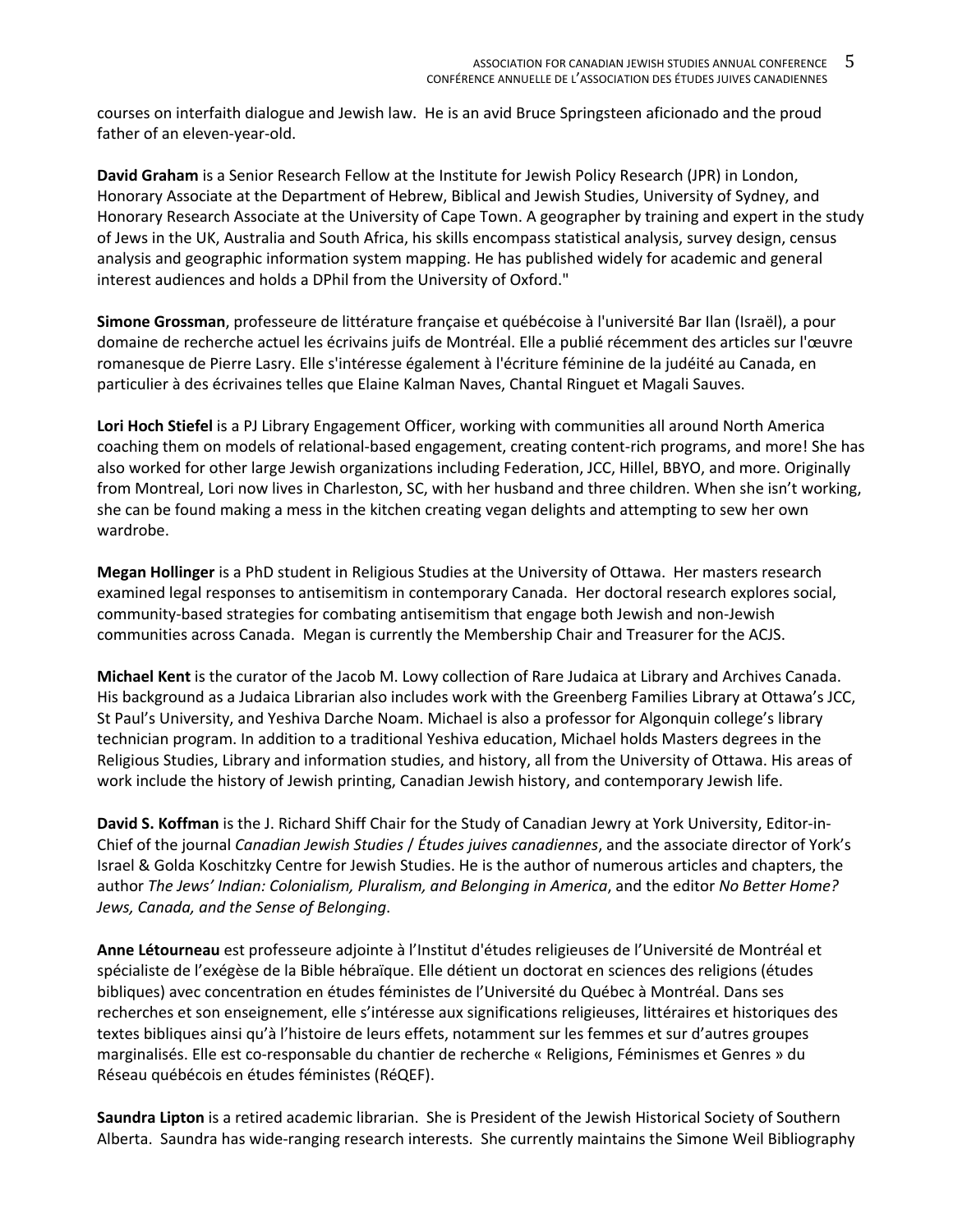(https://simoneweil.library.ucalgary.ca/), The Religious Studies Web Guide (https://library.ucalgary.ca/c.php?g=698151&p=4955244) and is also involved in researching the stories of the Jewish Canadian women who served in the Canadian military forces of the Second World War (https://live-ucalgary.ucalgary.ca/she-also-serves).

**Evan Mazin** is the Vice President of Research & Affordability at UJA Federation of Greater Toronto. Within the research portfolio, Evan and his team work to improve and measure the impact of UJA's investments across Toronto's Jewish community through research and data analysis. The focus of the affordability portfolio is to increase participation in Jewish programs by removing cost as a barrier. Evan is a lawyer and an accountant and brings several years of private sector experience to his work. He earned a B.A. in Economics from Yeshiva University and a J.D. from Fordham University School of Law. He has also completed accounting coursework at York University. Originally from New York, Evan currently lives in Thornhill, Ontario with his wife and three children.

**Richard Menkis** is Associate Professor of Jewish History at the University of British Columbia (Vancouver). He is the co-author, with Harold Troper, of *More than Just Games: Canada and the 1936 Olympics* (2015) and has been teaching, and researching, other aspects of Canada's encounter with the Third Reich. He is currently working with Pierre Anctil on a collection of sources on Canadian Jewry until the 1920s. This volume, the first of two, will be published by the Champlain Society. He is also working on a study of historians of the Canadian Jewish experience, and the scholarly and popular receptions of their work. In 2018, he received the Louis Rosenberg Lifetime Achievement Award for contributions to the study of Canadian Jewry.

**Avia Moore** has worked extensively as an artist, teacher, and creative producer with festivals, cultural organizations, and independent artistic projects across North America and Europe and is the Artistic Director of KlezKanada. Avia is a PhD candidate in Theatre and Performance Studies at York University (Toronto, Canada), where her research explores the performance and transmission of living traditions. She is a teacher and leader of Yiddish dance, known for her community-focused approach to the form.

**Dr. Amy Platt**, Head of School, Paul Penna Downtown Jewish Day School. Amy and her husband are also proud parents of a Paul Penna DJDS graduate and current Grade 4 student. Principal Amy earned her undergraduate degree in psychology and history at McGill University. She obtained her MA and PhD at the Institute of Child Study at University of Toronto. Amy is passionate about excellent instruction and working with teachers to be the talented professionals they are destined to be. Amy also sees her job as creating a community where faculty, students and families feel a deep sense of belonging that lasts long after their days as professionals, students, parents and grandparents ends. When Amy is not at work, she can be found on long-distance bike rides, pondering the larger issues facing education.

**Sean Remz** is an MA Judaic Studies student in Concordia's Department of Religions and Cultures who seeks to figure out the modes of community-building and cultural transmission in the Hungarian-Jewish community in Montreal (c. from 1948 to the early 1980s) for his final project. For his PhD he plans to extend this timescale as far back and forward as possible.

**Ira Robinson** was Chair in Quebec and Canadian Jewish Studies in the Department of Religions and Cultures and Director of the Institute for Canadian Jewish Studies, Concordia University, Montreal, Quebec. Robinson has written, edited, and/or translated nineteen books, and he has also published over seventy articles in journals. He is president of the Canadian Society for Jewish Studies, and is past president of the Association for Canadian Jewish Studies as well as the Jewish Public Library of Montreal. He is the 2013 winner of the Louis Rosenberg Canadian Jewish Studies Distinguished Service Award from the Association for Canadian Jewish Studies.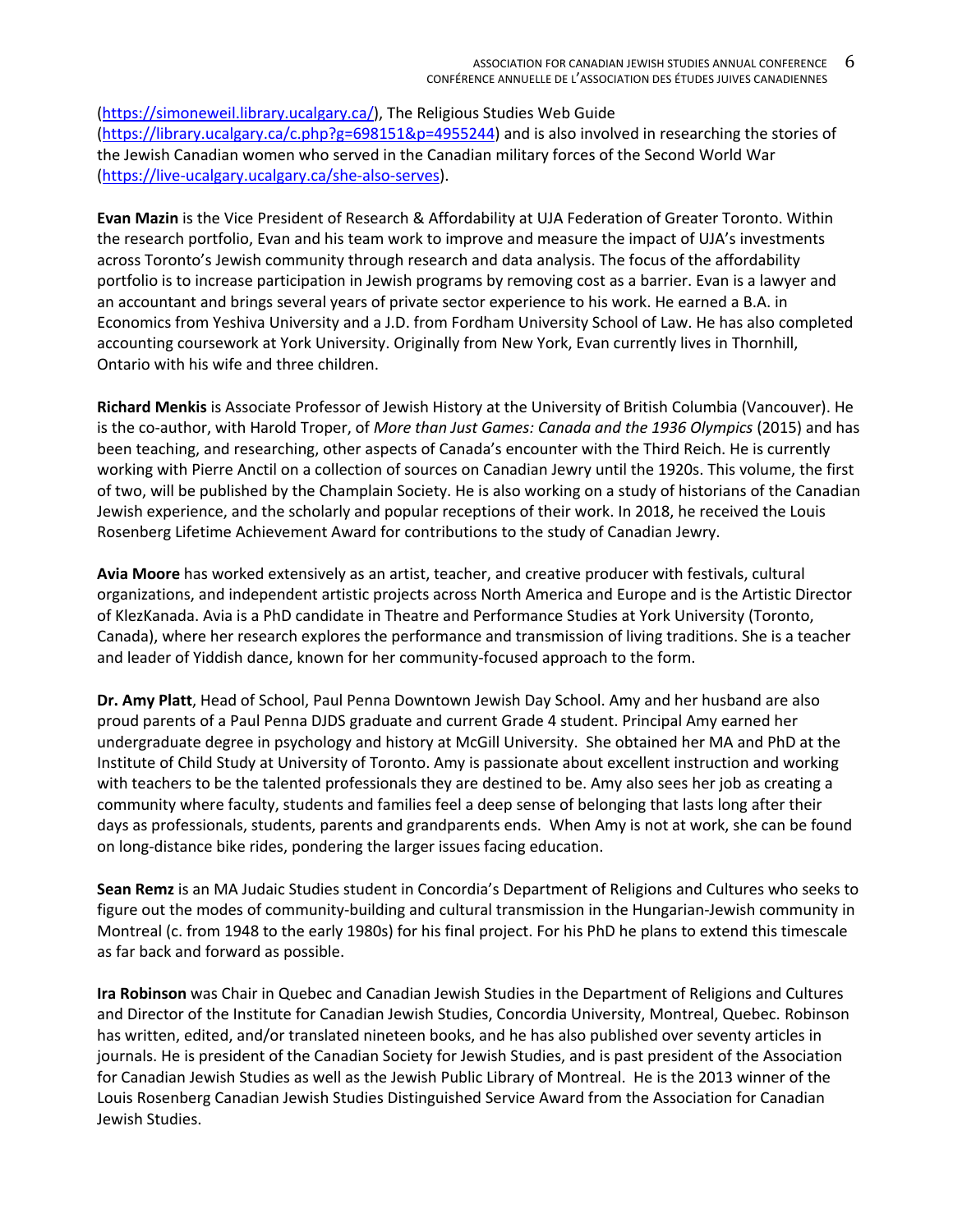**Yosef Robinson** has a B.A. in Geography from Rutgers University, a Masters in City and Regional Planning from Ohio State University, a Masters in Environment from Concordia University, and a Masters in Religion (specializing in Judaic Studies) from Concordia University. He is currently an independent scholar, and he is engaged in Yiddish translation, sacred Jewish literature, and the history of early 20th-century Jewish life in Montreal.

**Irving Rosen** earned a MD at the University of Toronto medical school as well as a postgraduate education in Surgery at the same institute. A surgical fellowship followed at New York's Memorial Centre for Malignant Disease. He is currently a professor in the Department of Surgery at U of T. He has long retired from active surgical practice and pursues research in the history of medicine, as well as Canada's Jewish community.

**Jessica Roda** is an anthropologist and ethnomusicologist currently serving as an assistant professor of Jewish Civilization in the Walsh School of Foreign Service at Georgetown University. Her research interests include performing arts, religion, gender, international politics, and transnationalism. More recently, Dr. Roda began an ethnography of Ultra-Orthodox Jewish life in Montreal and New York City, including both the normative and the underground scenes. She is working on her second book ''*Beyond the Sheytl. Jewish Women, Performances, and the Reshaping of Orthodoxy in the Digital Age*'', where she investigates how the artistic and political performances of Hasidic women act as an agent of social and cultural empowerment within the religious world and as a space challenging gender, racial, and religious identities in the context of decolonizing feminism.

**William D. (Bill) Rubinstein** was born in New York and was educated at Swarthmore College and at Johns Hopkins University. Since 1976 he has lived in Australia and also in the UK, and was Lecturer and later Professor of Social and Economic History at Deakin University in Victoria, Australia from 1978 until 1995, and was Professor of History at the University of Wales at Aberystwyth in the UK from 1995 until 2013. He now lives in Melbourne, Australia. He has written widely on modern British history, especially on elites and the wealthy, and on modern Jewish history, including the history of the Jews of Australia. He was one of the founders of the Australian Association for Jewish Studies and, in 1989-91, its second President, and is a Fellow of the Australian Academy of the Humanities, the Australian Academy of the Social Sciences, and of the Royal Historical Society of the UK.

**Suzanne D. Rutland** (OAM, PhD), Professor Emerita, Department of Hebrew, Biblical & Jewish Studies, University of Sydney, is past president of the Australian Association for Jewish Studies and the Australian Jewish Historical Society, Sydney editor of the AJHS Journal, and member, Australian IHRA Delegation. Let My People Go: The Untold Story of Australia and Soviet Jews, 1959-1989, with Sam Lipski, was the joint recipient of the 2016 PM's Literary Award (Australian History). Her latest books are Lone Voice: The Wars of Isi Leibler (Hybrid 2021) and, with Professor Zehavit Gross, Special Religious Education in Australia and its Value to Contemporary Society (Springer 2021). She received the Medal of the Order of Australia for services to Higher Jewish Education and interfaith dialogue.

**Jonathan Slater** is the founding director of the Jewish Studies Program at SUNY Plattsburgh, where he also leads the campus's Institute for Ethics in Public Life and chairs the Department of Journalism and Public Relations. His research interests include the influence of mass media in the American Jewish experience, especially the role of radio in the first half of the twentieth century.

**Dara Solomon** is the Executive Director of the Ontario Jewish Archives and the Neuberger Holocaust Education Centre. With a successful history of working in art museums and heritage institutions in Canada and the US, Dara is a storyteller, strategic administrator, fundraiser, and team builder. She holds a M.A. in Arts Administration from the School of the Art Institute of Chicago and a B.A. in Religion and Art History from University of Toronto.